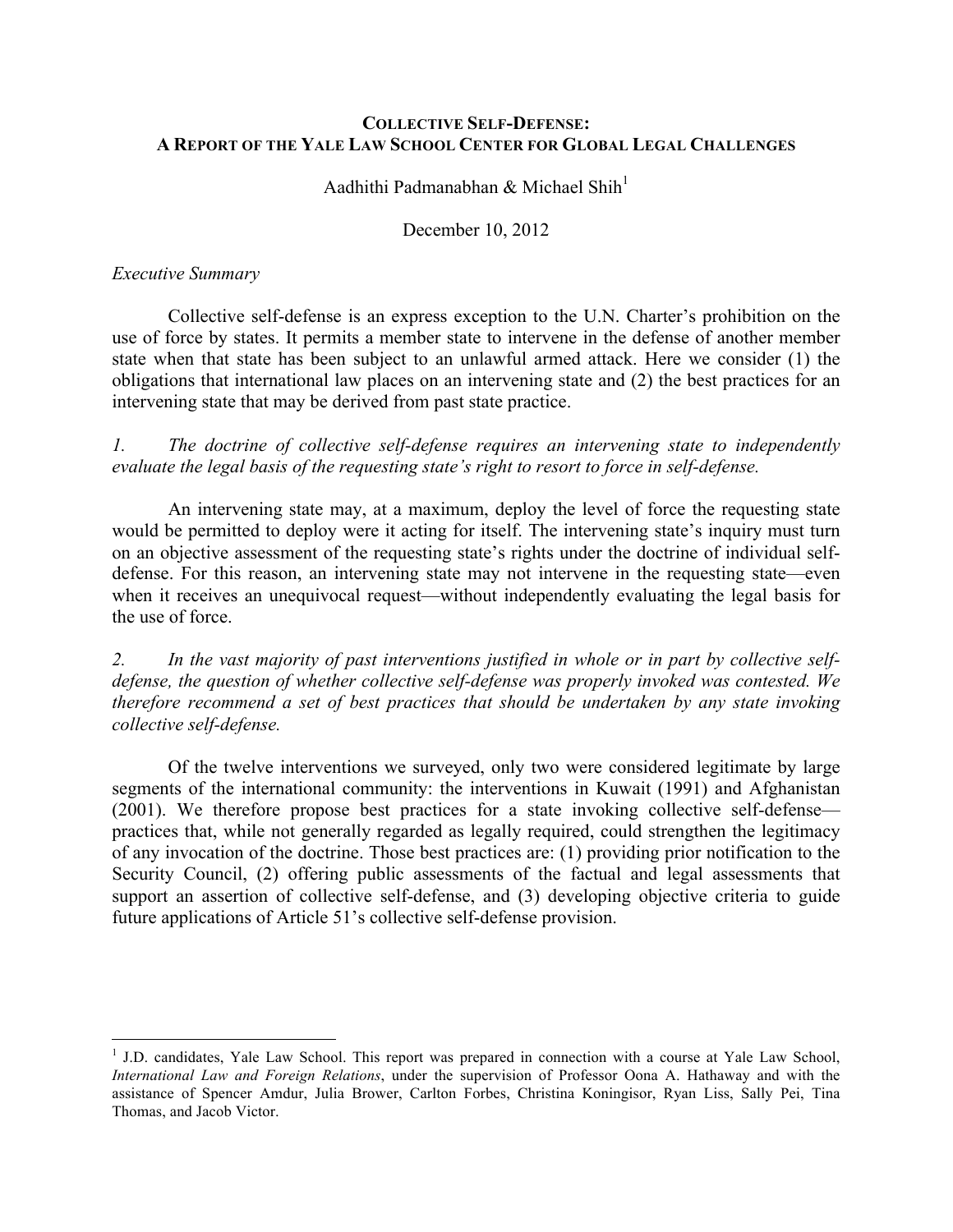# **Contents**

| A.                                                                        |                                                                                    |                                                                      |
|---------------------------------------------------------------------------|------------------------------------------------------------------------------------|----------------------------------------------------------------------|
| <b>B.</b>                                                                 |                                                                                    |                                                                      |
| C.                                                                        |                                                                                    |                                                                      |
|                                                                           |                                                                                    |                                                                      |
| $\mathsf{A}$                                                              |                                                                                    |                                                                      |
| <b>B.</b>                                                                 |                                                                                    |                                                                      |
| $\mathbf{C}$ .                                                            | Develop Objective Criteria To Guide Future Applications of Article 51's Collective |                                                                      |
|                                                                           |                                                                                    |                                                                      |
|                                                                           |                                                                                    |                                                                      |
| APPENDIX: SELECTED APPLICATIONS OF THE COLLECTIVE SELF-DEFENSE DOCTRINE16 |                                                                                    |                                                                      |
| 1.                                                                        |                                                                                    |                                                                      |
| 2.                                                                        |                                                                                    |                                                                      |
| 3 <sub>1</sub>                                                            |                                                                                    |                                                                      |
| 4.                                                                        |                                                                                    |                                                                      |
| 5.                                                                        |                                                                                    |                                                                      |
| 6.                                                                        |                                                                                    |                                                                      |
| 7.                                                                        |                                                                                    |                                                                      |
| 8.                                                                        |                                                                                    |                                                                      |
| 9.                                                                        |                                                                                    |                                                                      |
| 10.                                                                       |                                                                                    |                                                                      |
| 11.                                                                       |                                                                                    |                                                                      |
| 12.                                                                       |                                                                                    |                                                                      |
|                                                                           |                                                                                    | AN INTERVENING STATE MUST INDEPENDENTLY EVALUATE ITS LEGAL BASIS FOR |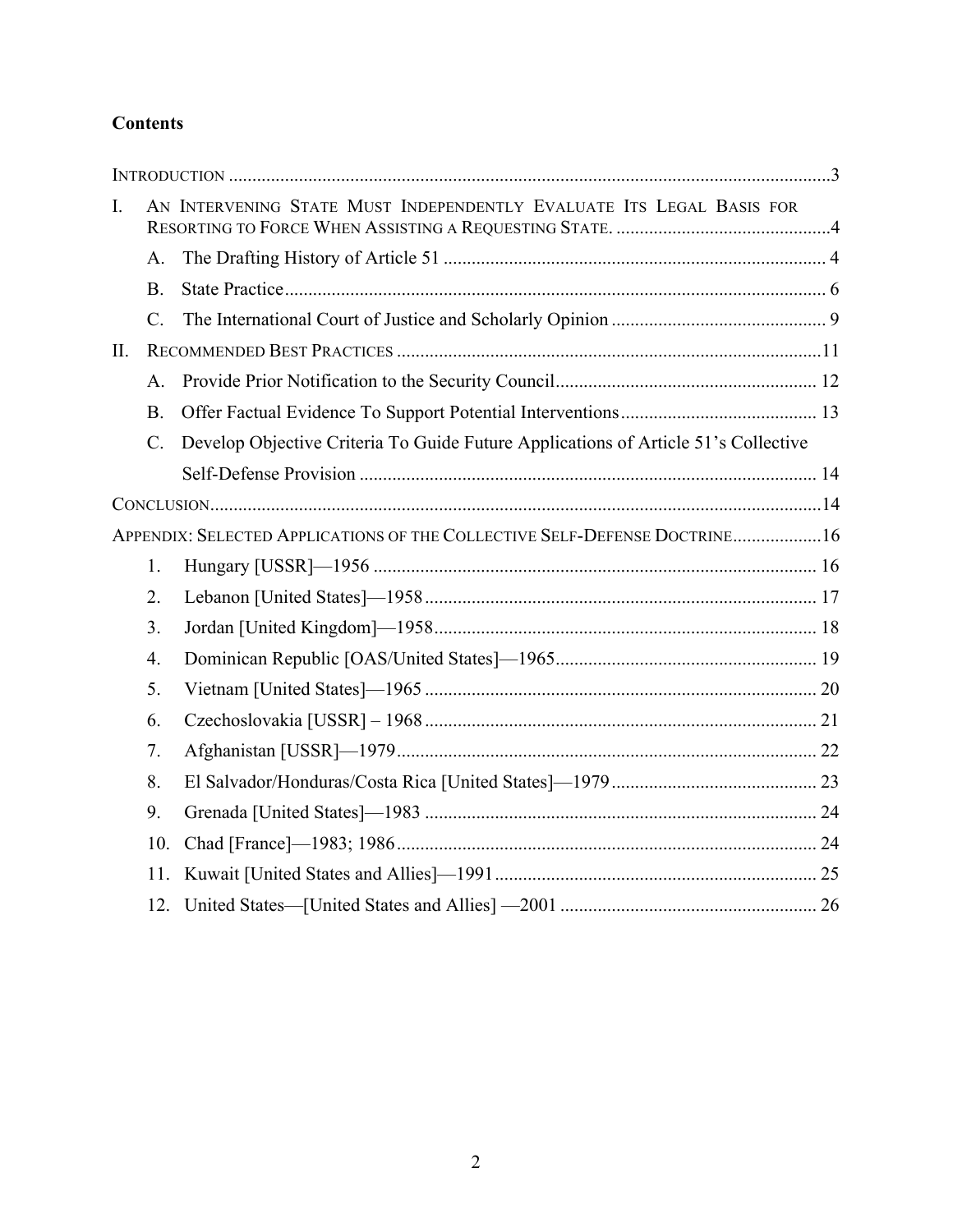#### **INTRODUCTION**

This report examines the obligations that the doctrine of collective self-defense places on an intervening state before it may come to the assistance of a requesting state.<sup>1</sup> We consider both legal requirements of, and best practices for, the intervening state.

Part I demonstrates that an intervening state must independently evaluate whether a requesting state has a legal right to use force in its own self-defense before resorting to force in defense of the requesting state. The intervening state's inquiry must turn on an objective assessment of the requesting state's rights under the doctrine of self-defense.<sup>2</sup> Moreover, an intervening state may, at a maximum, deploy the level of force the requesting state would be permitted to deploy were it acting in its own defense.

This conclusion is supported by the drafting history of Article 51, which shows that the Charter was merely intended to codify the existing law of collective self-defense and not to expand states' right to invoke the doctrine. It is also supported by the history of state practice in the U.N. Charter era. A review of state practice demonstrates that no intervening state has attempted to argue that its authority to act in collective self-defense exceeds the authority of a requesting state; it also demonstrates that intervening states recognize the requirement to independently evaluate, and provide justifications for, their actions. Finally, our conclusion is reinforced by the International Court of Justice's (ICJ) decision in *Military and Paramilitary Activities in and Against Nicaragua* and by the work of international legal scholars.

Part II broadens the lens to develop best practice recommendations that go beyond the narrow legal requirements identified in Part I. In the vast majority of interventions in which collective self-defense has been asserted as a legal justification, there was debate and contestation over whether the doctrine provided a legitimate basis for intervention. <sup>3</sup> In light of this history, the report recommends that any state seeking to intervene on the basis of collective self-defense follow three best practices:

- 1. Provide prior notification to the Security Council;
- 2. Provide public factual (in addition to) legal assessments that support an assertion of collective self-defense; and
- 3. Develop objective criteria to guide future applications of Article 51's collective self-defense provision.

Though these best practices may not be strictly required by international law, adherence to them would strengthen the legitimacy of any future collective self-defense interventions.

<sup>&</sup>lt;sup>1</sup> While some of the literature refers to "requesting" states as "victim" states, we have elected to use the former label due to the latter's normative implications.

<sup>2</sup> We recognize that the scope of an individual state's right of self-defense is hotly contested. *See, e.g.*, JACKSON NYAMUYA MAOGOTO, BATTLING TERRORISM: LEGAL PERSPECTIVES ON THE USE OF FORCE AND THE WAR ON TERROR 111-34 (2005). This report does not address these debates.<br><sup>3</sup> We surveyed twelve examples where intervening states claimed to be coming to the assistance of the following

states: Hungary (1956), Lebanon (1958), Jordan (1958), the Dominican Republic (1965), South Vietnam (1965), Czechoslovakia (1968), Afghanistan (1979), El Salvador/Honduras/Costa Rica (1979), Grenada (1983), Chad (1983, 1986), Kuwait (1991), and the United States (2001).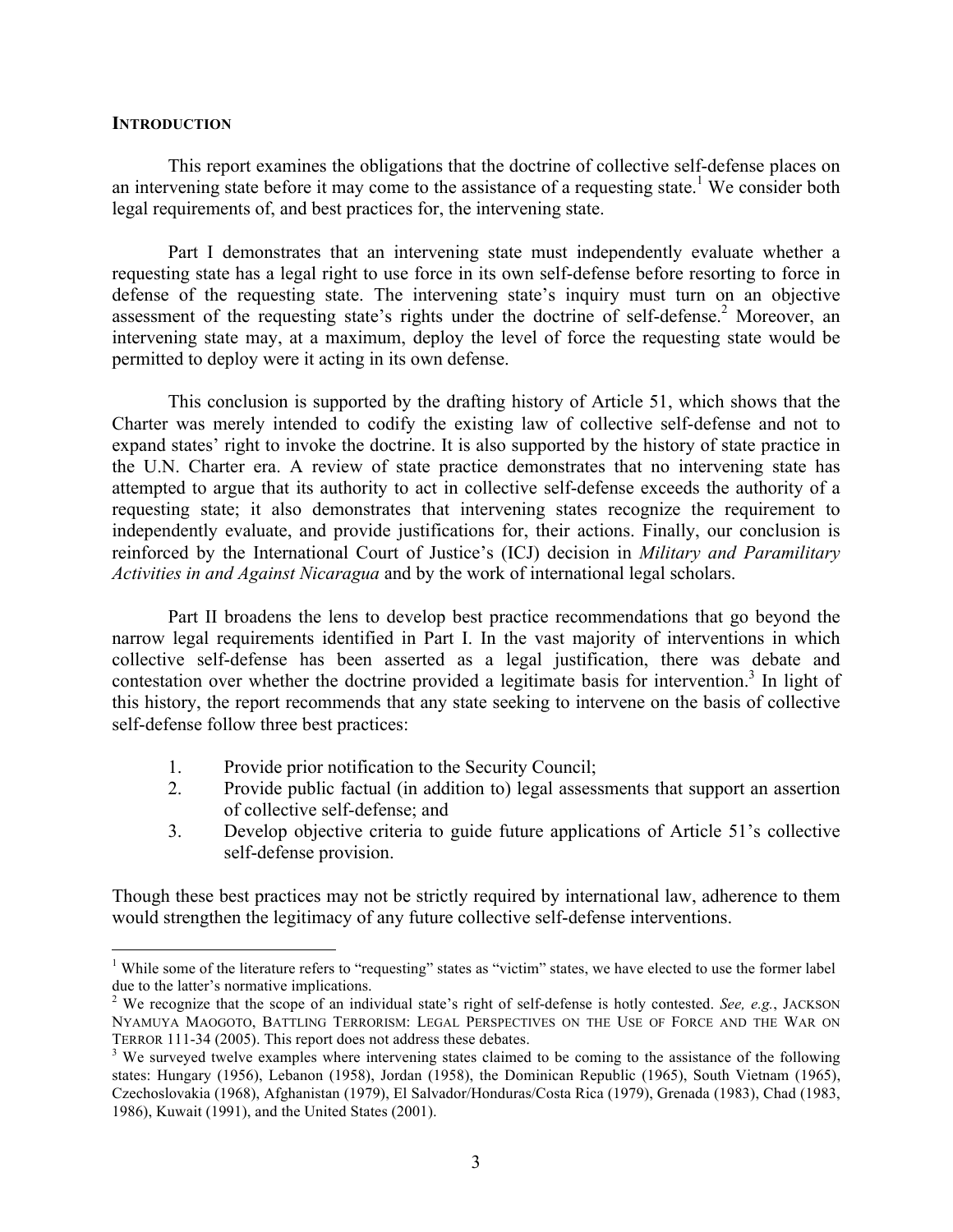# **I. AN INTERVENING STATE MUST INDEPENDENTLY EVALUATE ITS LEGAL BASIS FOR RESORTING TO FORCE WHEN ASSISTING A REQUESTING STATE.**

The United States has interpreted its rights under the collective self-defense doctrine to be bounded by the rights of the requesting state. In an address to the American Society of International Law, Abraham Sofaer—then the Legal Adviser to President Reagan's Department of State—observed that the United States "assume[s] that we could engage in collective selfdefense lawfully in any situation in which the nation we assist is entitled to act *and to the same extent*."4 Such language indicates that the United States does not rely solely on the representations of the requesting state when evaluating whether it may lawfully act.<sup>5</sup> Because an intervening state is limited to those actions available to the requesting state, it must independently assess the legal basis for the use of force lest it exceed the authority conferred by Article 51.

This conclusion is supported by (1) the drafting history of Article 51, (2) state practice, and (3) international law doctrine and scholarship. We discuss each in turn.

## **A. The Drafting History of Article 51**

The U.N. Charter prohibits the use of force by any member state against any other state. It includes, however, an express exception for self-defense and collective self-defense—where a state subject to an unlawful armed attack by another state requests a third state to assist its defense with force. The exception appears in Article 51, which in relevant part provides that

[n]othing in the present Charter shall impair the inherent right of self-defence or collective self-defence if an armed attack occurs against a Member of the United Nations, until the Security Council has taken the measures necessary to maintain international peace and security.<sup>6</sup>

To pass legal muster, an intervention taken under the auspices of collective self-defense must meet two conditions. First, the requesting state must issue a legitimate request, and second, the requesting state must have been the subject of an armed attack. Notably, the intervening state may act out of a "general interest in preserving international peace and security," and may do so absent a formal treaty so long as the requesting state provides valid consent.<sup>7</sup>

 <sup>4</sup> Abraham D. Sofaer, *International Law and the Use of Force*, 82 AM. SOC'Y INT'L L. PROC. 420, 422 (1988) (emphasis added). These remarks are especially significant because they were presented as part of an extended <sup>5</sup> Sofaer's language also reveals a central distinction between the collective self-defense under the Charter and the <sup>5</sup> Sofaer's language also reveals a central distinction between the collective self-defense under the

collective security regimes established by institutions like the North Atlantic Treaty. Under the Charter's rules, "the exercise of collective defense . . . under Art[icle] 51 [is] merely a right and not a legal duty." Josef L. Kunz, Editorial Comment, *Individual and Collective Self-Defense in Article 51 of the Charter of the United Nations*, 41 AM. J. INT'L L. 872, 875 (1947). Only a treaty regime can transform a mere *entitlement* to act into an *obligation*. *Id.* <sup>6</sup> U.N. Charter art. 51.

<sup>7</sup> George K. Walker, *Anticipatory Collective Self-Defense in the Charter Era: What the Treaties Have Said*, 31 CORNELL INT'L L.J. 321, 353 (1998). Though some scholars have suggested that an intervening state must have substantive rights or interests affected by an aggressor state's actions before it can lawfully come to a requesting state's aid, this suggestion has not gained traction. *See id.*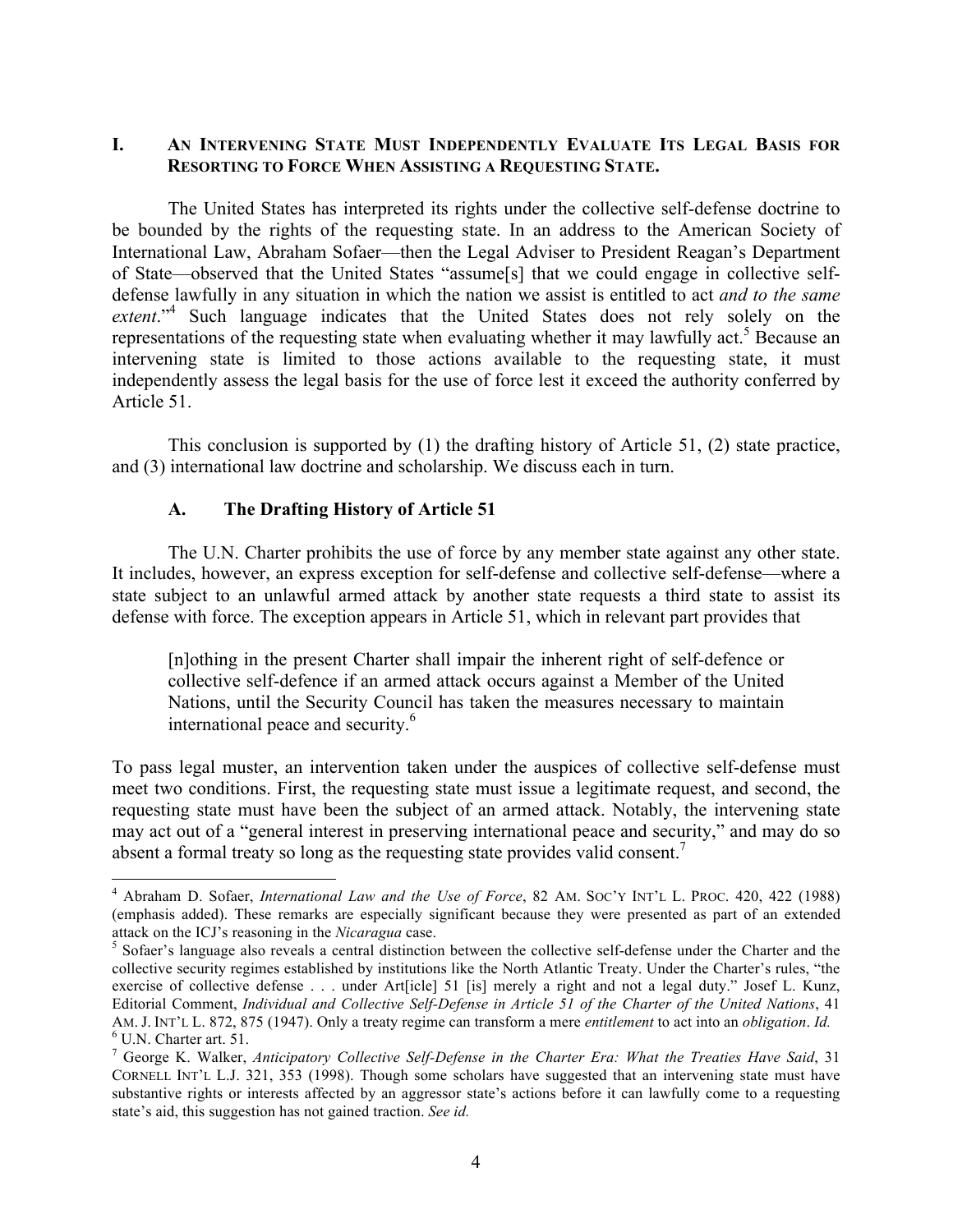Although collective self-defense arrangements significantly predate the Charter, $8$  the Charter's framers drew inspiration from a modern framework when crafting the collective selfdefense provision that would later become Article 51. That framework was the 1945 Act of Chapultepec, a "declaration of principles and a recommendation for the conclusion of an inter-American treaty of reciprocal assistance" later codified in treaty form, two years later, at Rio de Janeiro.<sup>9</sup> Indeed, as originally submitted, the Dumbarton Oaks Proposals contained nothing approaching the collective self-defense language of Article 51. That now-familiar text was only added as a "diplomatic step" to solve the "Latin-American crisis" during negotiations in San Francisco.<sup>10</sup> The Latin American states—which comprised the largest single voting bloc at the table—feared that the vesting of the Security Council veto in the Permanent Five would void the Act of Chapultepec and leave future decisions about collective self-defense at the mercy of a single recalcitrant veto-wielding government.<sup>11</sup> Article 51, proposed and supported by the United States delegation, was designed to address their concerns.<sup>1</sup>

Collective self-defense does not require a pre-existing treaty framework. The language that later became Article 51 was initially placed in Chapter VIII of the draft Charter.<sup>13</sup> However, negotiators grew concerned that locating such language in a section concerned with regional security arrangements would imply that collective self-defense depended on a preexisting regional arrangement.<sup>14</sup> Thus, Article 51 was "deliberately transferred . . . from Chapter VIII to Chapter VII," thereby liberating collective self-defense doctrine from any suggestion that it could only be invoked by a Chapultepec-like treaty.<sup>15</sup>

[T]he origin of the term "collective self-defense" is identified with the necessity of preserving regional systems like the Inter-American one. The Charter, in general terms, is a constitution, and it legitimizes the right of collective self-defense to be carried out in accord with . . . regional pacts

... If a group of countries with regional ties declare[s] their solidarity for their mutual defense ...

. they will undertake such defense jointly if and when one of them is attacked . . . . This is the typical case of the American system.

*Fourth Meeting of Committee III/4, May 23, 1945*, 12 DOC. U.N. CONF. ON INT'L ORG. 678, 680-81 (1945). Mexico, Costa Rica, Paraguay, Venezuela, Chile, Ecuador, Bolivia, Panama, Uruguay, Peru, Guatemala, El Salvador, Brazil, Honduras, and Cuba all associated themselves with the Colombian delegate's statement. Id. at 681.

<sup>13</sup> See, e.g., Proposal for the Amalgamation of Amendments Offered to Chapter VIII, Section C, Prepared by the *Delegation of the United States in Consultation with the Other Sponsoring Governments and France*, 3 DOC. U.N. CONF. ON INT'L ORG. 634, 635 (1945); *Replacement for Pages 19-21 of Skeleton Charter—Second Draft*, 17 DOC. U.N. CONF. ON INT'L ORG. 531, 532-33 (1945); *see also* Walker, *supra* note 7, at 353.<br><sup>14</sup> Walker, *supra* note 7, at 353. Though certain states—particularly France—desired to keep collective self-defense

<sup>&</sup>lt;sup>8</sup> For a review of collective self-defense arrangements prior to the Charter era, see *id.* at 325-47.<br><sup>9</sup> Walter S.G. Kohn, *Collective Self-Defense Under a Revised UN Charter*, 22 Soc. RES. 231, 232 (1955).<br><sup>10</sup> Kunz,

collective self-defense into the Dumbarton Oaks Proposals:

limited to regional organizations, they eventually acquiesced to the majority view. *See Summary Report of Thirty-*<br>*Fifth Meeting of Coordination Committee, June 20, 1945, 17 DOC. U.N. CONF. ON INT'L ORG. 276, 288 (1945).* 

<sup>&</sup>lt;sup>15</sup> Walker, *supra* note 7, at 353 (quoting STANIMIR A. ALEXANDROV, SELF-DEFENSE AGAINST THE USE OF FORCE IN INTERNATIONAL LAW 101-02 (1996)).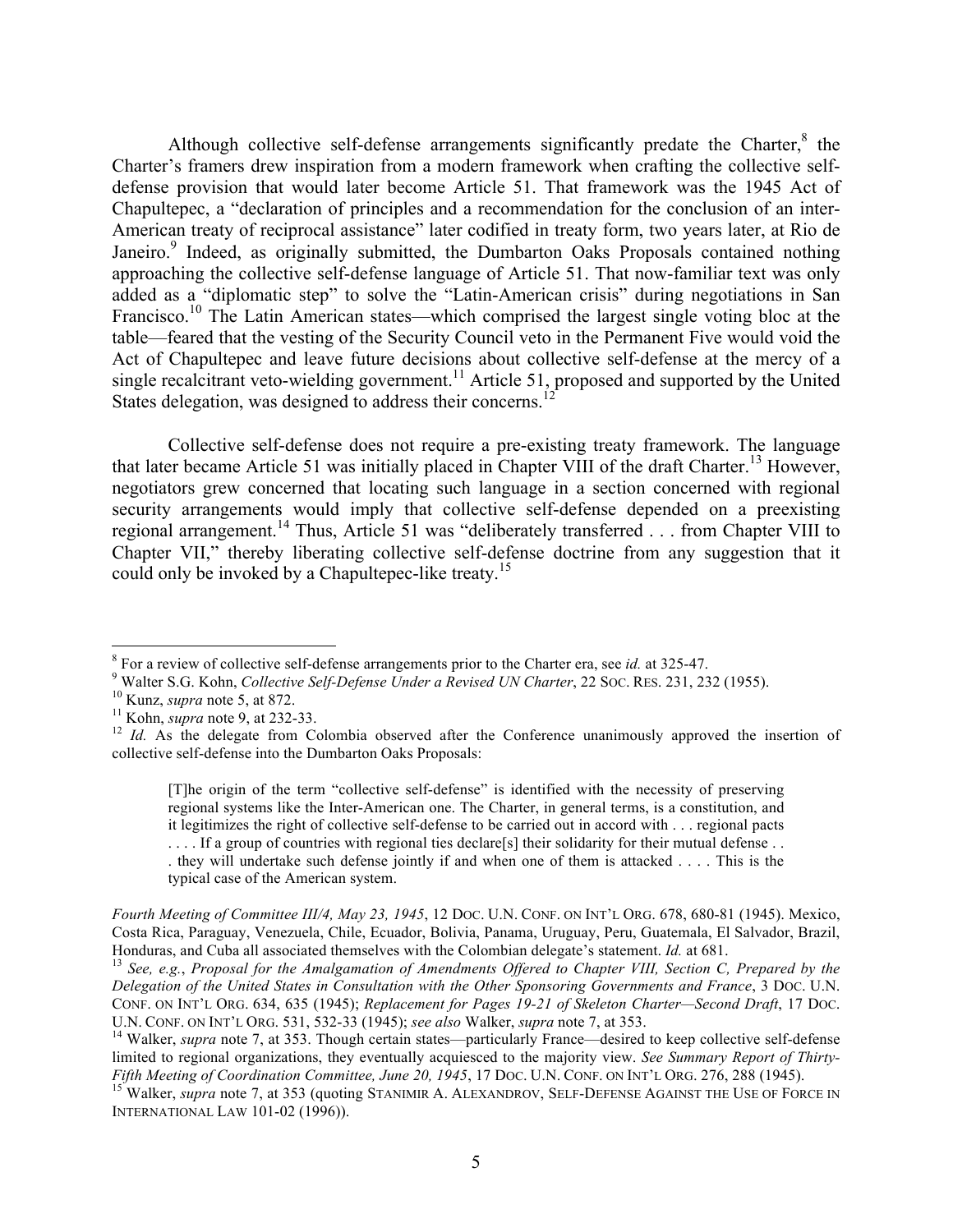Apart from this narrow modification, the drafting history of Article 51 does not signify a willingness on the part of the contracting states to expand collective self-defense beyond the rights to which states were entitled in the pre-Charter world. Indeed, the San Francisco Conference described Article 51 as providing that "the use of arms in legitimate self-defense remains admitted and unimpaired."<sup>16</sup> For this reason, scholars have generally interpreted the Article as "leaving unimpaired the right of self-defense as it existed prior to the Charter."<sup>17</sup> The ICJ has embraced this reading of Article 51 as well.<sup>18</sup>

In sum, scholarship on the Charter and the Charter's *travaux préparatoires* establish that Article 51 merely codified the law of collective self-defense as it existed at the time the Charter was adopted.<sup>19</sup> That law was given its most succinct formulation by the Latin American states at San Francisco:

[A]n aggression against one . . . state constitutes an aggression against all the other . . . states and all of them exercise their right of legitimate defense by giving support to the state attacked, in order to repel such aggression. *This is what is meant by the right of collective self-defense*. 20

### **B. State Practice**

Since the Charter entered into force in 1945, many interventions have implicated Article 51's collective self-defense provision. But although the doctrine is frequently cited, it is rarely cited *independently*. Rather, collective self-defense is typically just one of several legal arguments advanced by a state to legitimize its use of force.<sup>21</sup> And even when intervening or

 <sup>16</sup> Oscar Schachter, *The Right of States to Use Armed Force*, 82 MICH. L. REV. 1620, 1633-34 (1984) (quoting text from *Report of the Rapporteur of Committee I to Commission I, June 13, 1945*, 6 Doc. U.N. CONF. ON INT'L ORG., 446, 459 (1945)).<br><sup>17</sup> *Id.* at 1634.

<sup>&</sup>lt;sup>18</sup> *See* Military and Paramilitary Activities in and Against Nicaragua (Nicar. v. U.S.), 1986 I.C.J. 14, ¶ 176 (June 27) [hereinafter *Nicaragua*] ("On one essential point, [the Charter] itself refers to pre-existing customary international law; this reference . . . is contained in . . . Article 51, which mentions the 'inherent right' . . . of individual or collective self-defence, which 'nothing in the present Charter shall impair' and which applies in the event of an armed attack. The Court . . . finds that Article 51 of the Charter is only meaningful on the basis that there is a 'natural' or 'inherent' right of self-defence, and it is hard to see how this can be other than of a customary nature, even if its present content has been confirmed and influenced by the Charter.").

 $19$  Indeed, when Article 51 is read in conjunction with Article 2(4), it becomes clear that the Charter regime actually *narrowed* the preexisting customary international law right to use force. *See* Allen S. Weiner, *The Use of Force and Contemporary Security Threats: Old Medicine for New Ills?*, 59 STAN. L. REV. 415, 423 (2006) (explaining that before the Charter's adoption, "the existence of an 'armed attack' was not a threshold requirement for the use of force," and that instead, the right to use force was deemed an inherent element of state sovereignty, and states could resort to force in response to any breach of their legal rights" when diplomatic efforts had failed). For a more detailed discussion of the customary international law origins of the right to self-defense, see Jane A. Meyer, Note, *Collective Self-Defense and Regional Security: Necessary Exceptions to a Globalist Doctrine*, 11 B.U. INT'L L.J. 391, 394-97 (1993). <sup>20</sup> Kunz, *supra* note 5, at 873 (quoting *Fourth Meeting of Committee III/4, May 23, 1945*, 12 DOC. U.N. CONF. ON

INT'L ORG. 678, 687 (1945)).<br><sup>21</sup> Many scholars have described the difficulty of isolating examples of collective self-defense because multiple

justifications for the use of force are often provided. *See, e.g.*, CHRISTINE GRAY, INTERNATIONAL LAW AND THE USE OF FORCE 168 (3d ed. 2008) ("[A]lthough in theory there is a distinction between collective self-defence and assistance in reply to an invitation by a government to respond to external intervention against that government, in